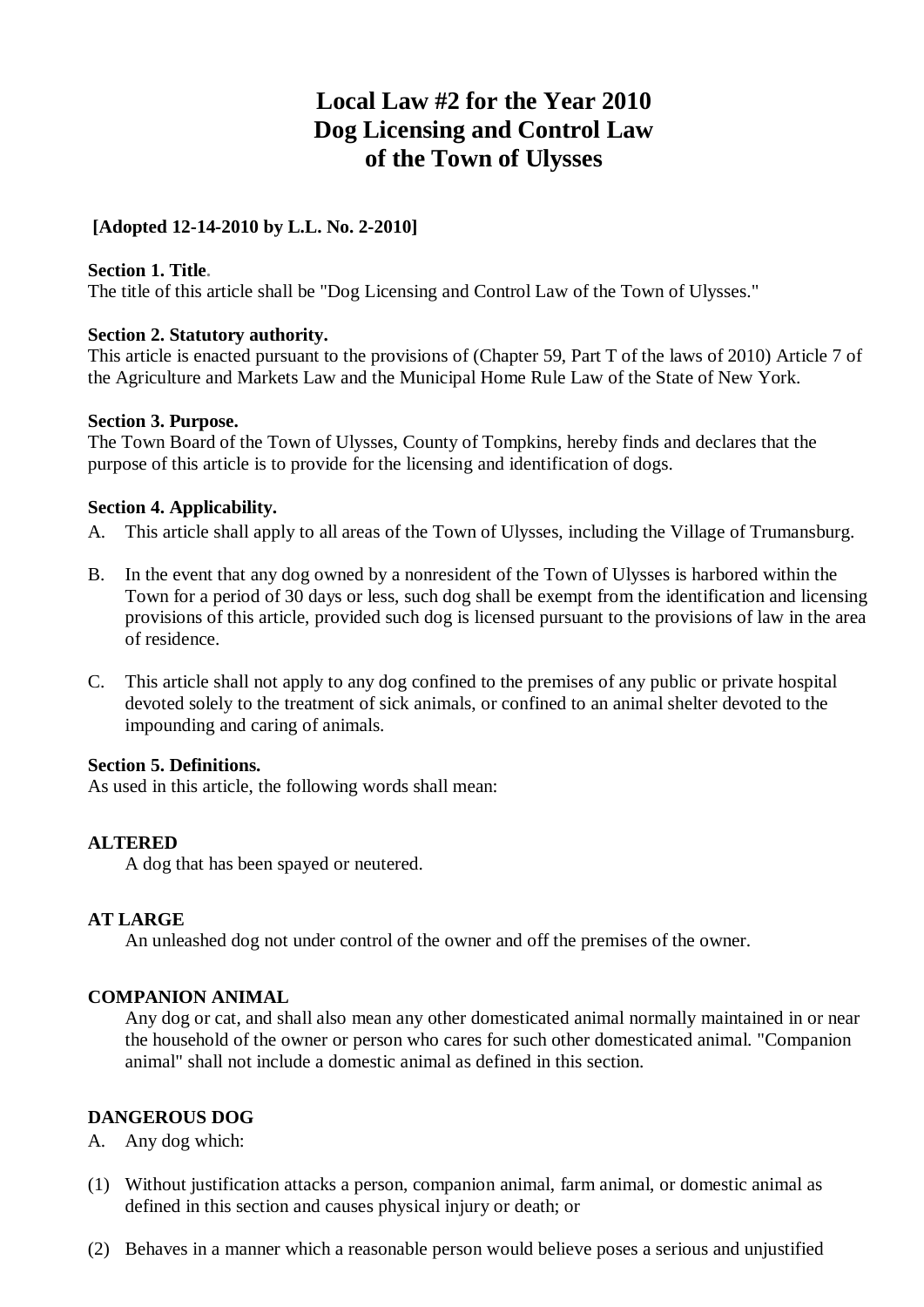imminent threat of serious physical injury or death to one or more persons, companion animals, farm animals or domestic animals; or

- (3) Without justification attacks a "guide dog," "hearing dog," "service dog," "working search dog," "war dog," "detection dog," "police work dog" or "therapy dog" and causes physical injury or death.
- B. "Dangerous dog" does not include a "police work dog" while being used to assist one or more law enforcement officers in the performance of their official duties.

#### **DETECTION DOG**

Any dog that is trained and is actually used for such purposes or is undergoing training to be used for the purpose of detecting controlled substances, explosives, ignitable liquids, firearms, cadavers, or school or correctional facility contraband.

#### **DOG**

Any member of the species Canis familiaris.

# **DOG CONTROL OFFICER**

Any individual appointed by the Town to assist in the enforcement of this article or any authorized officer, agent or employee of an incorporated humane society or similar incorporated dog protective association under contract with the Town to assist in the enforcement of this article.

### **DOMESTIC ANIMAL**

Any domesticated sheep, horse, cattle, fallow deer, red deer, sika deer, whitetail deer which is raised under license from the New York State Department of Environmental Conservation, llama, goat, swine, fowl, duck, goose, swan, turkey, confined domestic hare or rabbit, pheasant or other bird which is raised in confinement under license from the New York State Department of Environmental Conservation before release from captivity, except that the varieties of fowl commonly used for cock fights shall not be considered domestic animals for the purposes of this article.

### **FARM ANIMAL**

Any ungulate, poultry, species of cattle, sheep, swine, goats, llamas, horses or fur-bearing animals, as defined in New York State Environmental Conservation Law, which are raised for commercial or subsistence purposes. Fur-bearing animal shall not include dogs or cats.

# **GUIDE DOG**

Any dog that is trained to aid a person who is blind and is actually used for such purpose, or any dog owned by a recognized guide dog training center located within the State of New York during the period such dog is being trained or bred for such purpose.

#### **HABITUAL**

A dog barking, whining, etc., for repeated intervals of at least 15 minutes with less than two minutes of interruption, which can be heard by any person from a location outside of the owner's or caretaker's premises.

#### **HARBOR**

To provide food or shelter to any dog.

### **HEARING DOG**

Any dog that is trained to aid a person with a hearing impairment and is actually used for such purpose, or any dog owned by a recognized training center located within the State of New York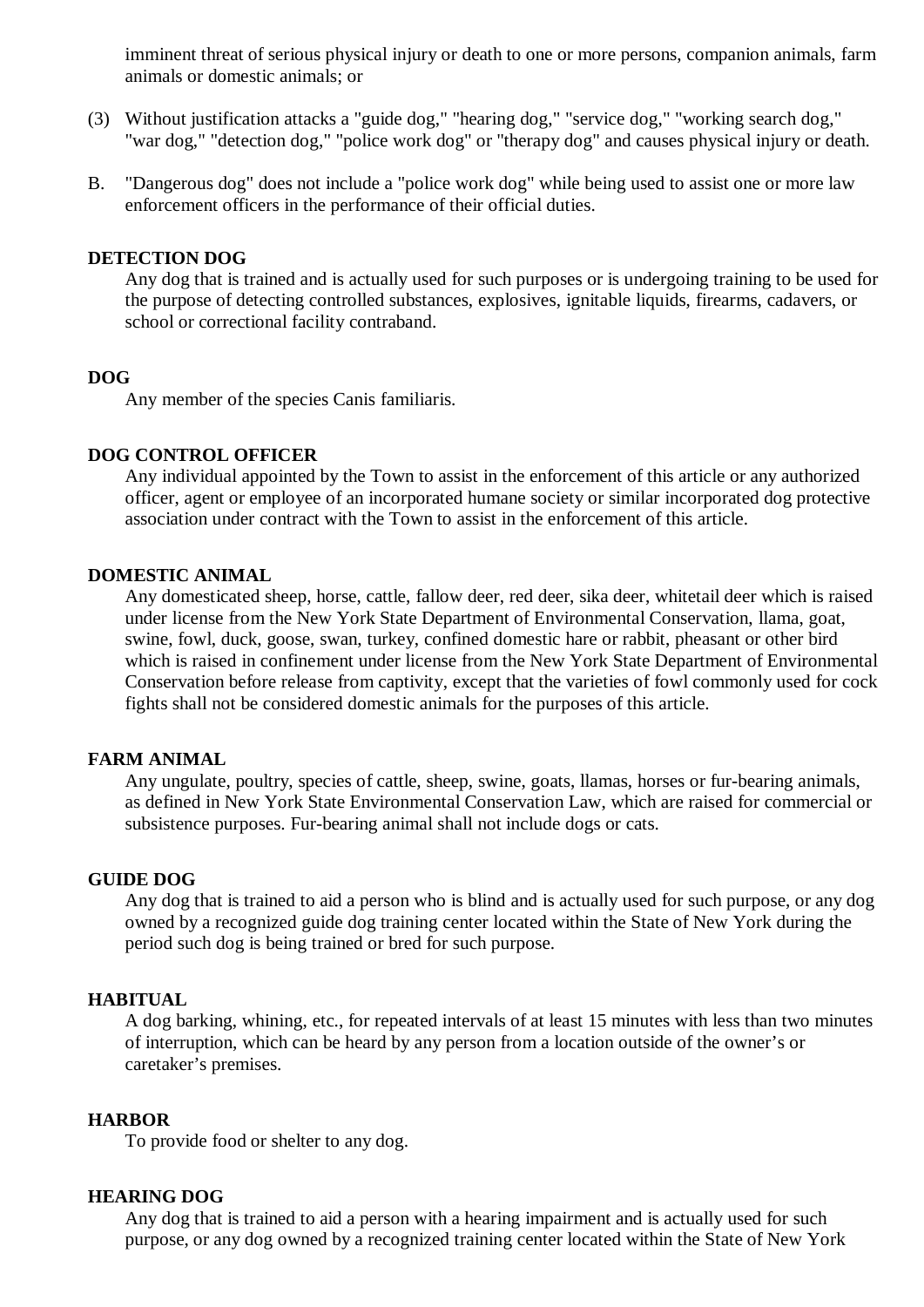during the period such dog is being trained or bred for such purpose.

### **IDENTIFICATION TAG**

A tag issued by the Town of Ulysses or other licensing municipality which sets forth an identification number, together with the name of the municipality, the State of New York, contact information, including telephone number for the municipality, and such other information as the licensing municipality deems appropriate.

### **IDENTIFIED DOG**

Any dog carrying an identification tag.

#### **MUNICIPALITY**

Any county, town, city or village.

# **NEW YORK STATE AGRICULTURE AND MARKETS LAW**

The Agriculture and Markets Law of the State of New York in effect as of the effective date of January 1, 2011, and as amended thereafter.

### **OWNER**

Any person who harbors or keeps any dog. If a dog is not licensed, the term of "owner" shall designate and cover any person or persons, firm, association or corporation who or which at any time owns or has custody or control of, harbors, or is otherwise responsible for any animal which is kept, brought or comes within the Town. Any person owning or harboring a dog for a period of one week prior to the filing of any complaint charging a violation of this article shall be held and deemed to be the owner of such dog for the purpose of this article. In the event any dog found to be in violation of this article shall be owned by a minor (under 18 years of age), the head of the household in which said minor resides shall be deemed to have custody and control of said dog and shall be responsible for any acts of said dog and violation of this article.

#### **OWNER OF RECORD**

The person purchasing the license or in whose name any dog was last licensed. An owner of record shall be 18 years of age or older.

#### **PERSON**

Any individual, corporation, partnership, association or other organized group of persons, municipality, or other legal entity.

#### **POLICE WORK DOG**

Any dog owned or harbored by any state or municipal police department or any state or federal law enforcement agency, which has been trained to aid law enforcement officers and is actually being used for police work purposes.

#### **PUREBRED DOG**

A dog registered by a nationally recognized registry association.

#### **RECOGNIZED REGISTRY ASSOCIATION**

Any registry association that operates on a nationwide basis, issues numbered registration certificates and keeps such records as may be required by the Commissioner of Agriculture.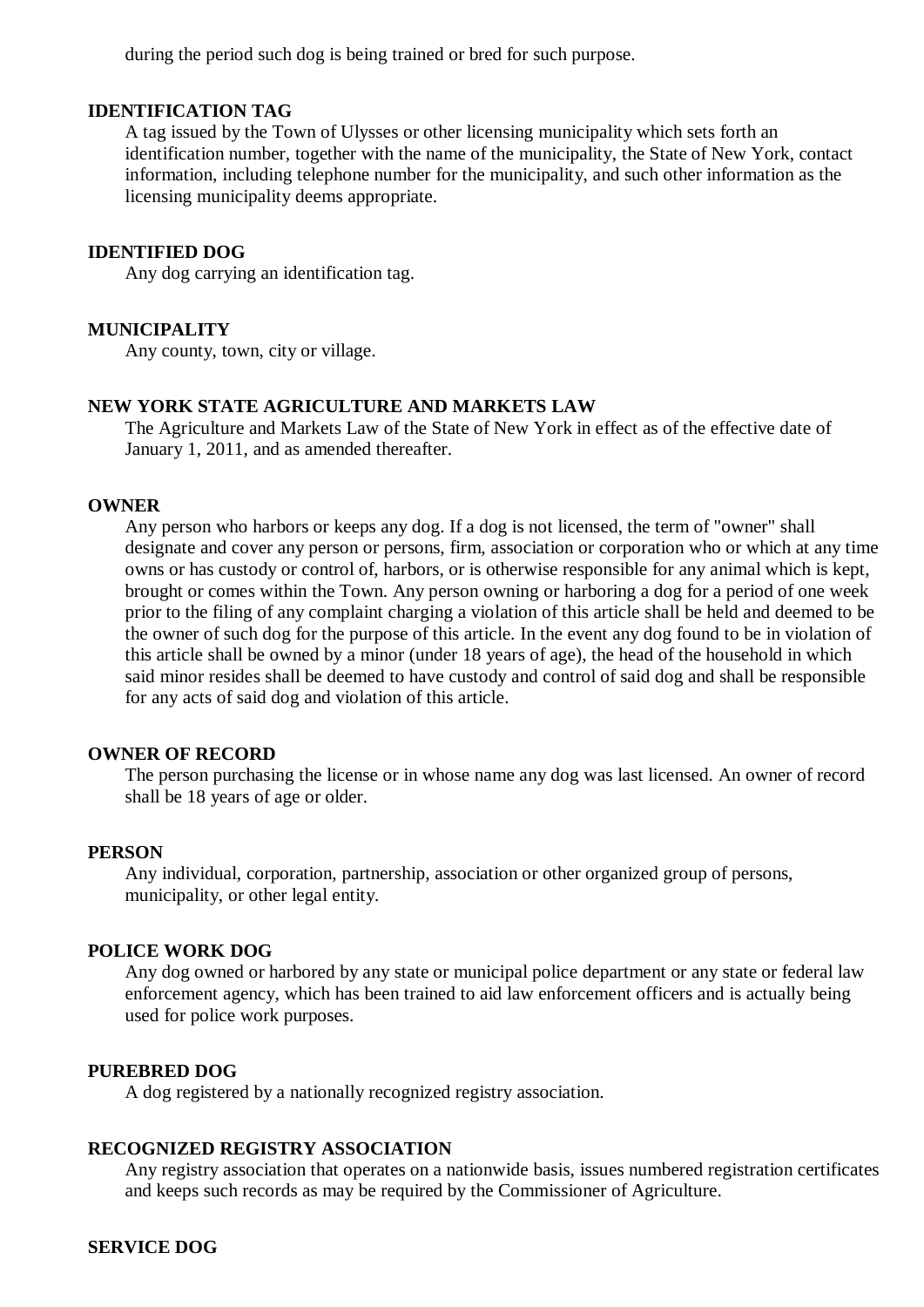Any dog that has been or is being individually trained to do work or perform tasks for the benefit of a person with a disability, provided that the dog is or will be owned by such person or that person's parent, guardian or other legal representative.

# **THERAPY DOG**

Any dog that is trained to aid the emotional and physical health of patients in hospitals, nursing homes, retirement homes and other settings and is actually used for such purpose, or any dog owned by a recognized training center located within the state during the period such dog is being trained or bred for such purpose.

### **TOMPKINS COUNTY WORKING DOG**

Any "guide dog," "hearing dog," "service dog," "working search dog," "war dog," "detection dog," "police work dog" or "therapy dog" as defined by this article and Article 7 of New York State Agriculture and Markets Law, and is duly licensed by any licensing municipality within Tompkins County, New York and wearing a Tompkins County working dog tag.

### **TOWN**

The area within the corporate limits of the Town of Ulysses, including the Village of Trumansburg.

### **TOWN BOARD**

The Town of Ulysses Board.

### **TOWN CLERK**

The Ulysses Town Clerk.

#### **UNALTERED**

Any dog that is not spayed or neutered.

# **VILLAGE**

The area within the corporate limit of the Village of Trumansburg.

#### **WAR DOG**

Any dog which has been honorably discharged from the United States Armed Services.

#### **WORKING SEARCH DOG**

Any dog that is trained to aid in the search for missing persons and is actually used for such purpose.

### **Section 6. Licensing.**

- A. Application for original license.
- (1) The owner of any dog reaching the age of four months shall immediately make application to the Town Clerk for a dog license on a form provided by the Town Clerk's office. No license shall be required for any dog which is under the age of four months and which is not at large, or any dog that is residing in a pound or shelter maintained by or under contract or agreement with the State of New York or any county, city, town or village, duly incorporated society for the prevention of cruelty to animals, duly incorporated humane society or duly incorporated dog protective association.
- (2) In the case of an unlicensed dog being redeemed by the owner or a dog being adopted from a shelter or pound, the Town Clerk and the manager of the facility shall establish a licensing procedure that is agreeable and beneficial to both the Town of Ulysses and the shelter or pound.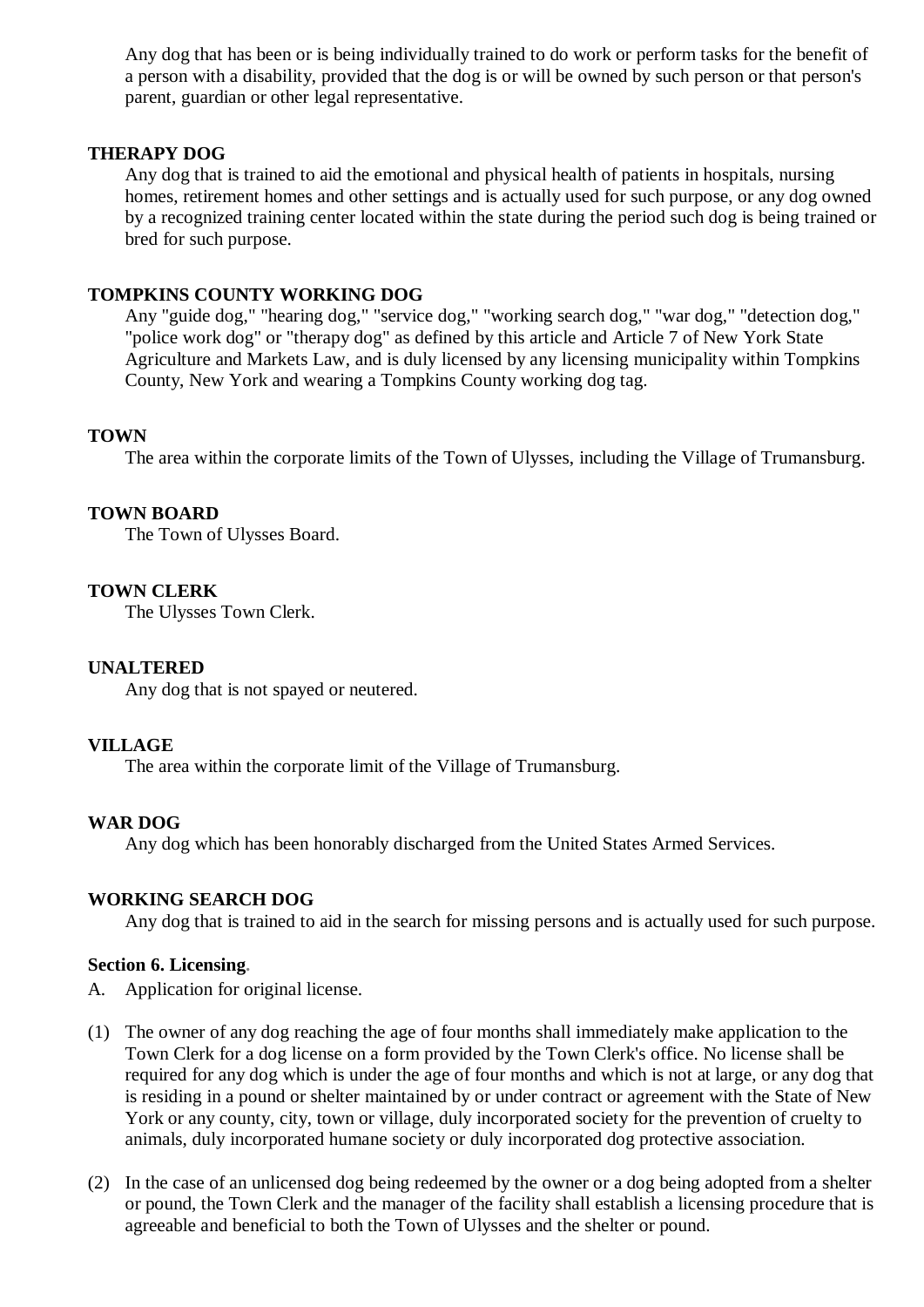- B. Rabies vaccination required. All applications for a dog license shall be accompanied by a valid rabies certificate signed by a licensed veterinarian or, in lieu thereof, a statement certified by a licensed veterinarian stating that the dog is too young to be vaccinated or, because of old age or another reason, the life of the dog would be endangered by the administration of vaccine. A copy of the rabies certificate or certified statement shall be attached to the Clerk's copy of the application. In the case of an unlicensed dog being redeemed by the owner or a dog being adopted from a shelter, copies of the rabies certificate shall be forwarded to the Town Clerk. Such records shall be kept on file by the Town Clerk and be made available upon request for rabies and other animal disease control efforts.
- C. Spay/neuter certificates. In the case of a spayed or neutered dog, every application shall be accompanied by a certificate signed by a licensed veterinarian, showing that the dog has been spayed or neutered. In lieu of the spay or neuter certificate an owner shall present a statement certified by a licensed veterinarian stating that he/she has examined the dog and found that because of old age or other reason the life of the dog would be endangered by spaying or neutering. In such case, the license fee for the dog shall be the same as for a spayed or neutered dog as set forth in Subsection **G** of this section.
- D. License. Upon receiving a complete application, the required documents and the fee, the Town Clerk shall issue a license and tag. The Town Clerk's copy shall be kept on file in accordance with the Records Retention and Disposition Schedule MU-1 issued by the New York State Archives and Records Administration.
- E. Expiration of license. An original license shall be issued for a period of one year, and shall expire on the last day of the month one year from the date of issue.
- F. License renewal.
- (1) License renewal forms shall be mailed by the Town Clerk.
- (2) A new rabies certificate shall be required if the one on record has expired or expires within 30 days of the date of renewal. An in-lieu-of statement as described in Subsection **B** of this section may be substituted for a rabies certificate. New rabies certificates and statements shall be copied and attached to the Town Clerk's copy of the renewal.
- (3) A spay/neuter certificate shall not be required if one is already on file with the Town Clerk. In a case where the dog has been altered during the preceding year, the certificate shall be presented to the Town Clerk in order to receive the reduced fee for an altered dog. The Town Clerk shall make a copy of the certificate and attach it to the original license on file.
- (4) The renewal shall expire on the last day of the month in the same month that it was originally issued (i.e., a license originally issued in January will always expire in January.)
- (5) Renewing early or late does not change the renewal month. However, owners having more than one dog may request common renewal dates for their licenses, which may be granted at the discretion of the Town Clerk, provided that all other licensing and renewal requirements are met. No licensing fees will be prorated, refunded, or waived when accommodating such a request.
- (6) Upon renewal the Town Clerk shall provide a validated license to the owner. The Clerk's copy shall be kept on file in accordance with the Records Retention and Disposition Schedule MU-1 issued by the New York State Archives and Records Administration.
- G. License fees.
- (1) Pursuant to this article, the Town Board of the Town of Ulysses is authorized to establish by resolution a schedule of fees pertaining to the licensing, identification and enumeration of dogs. The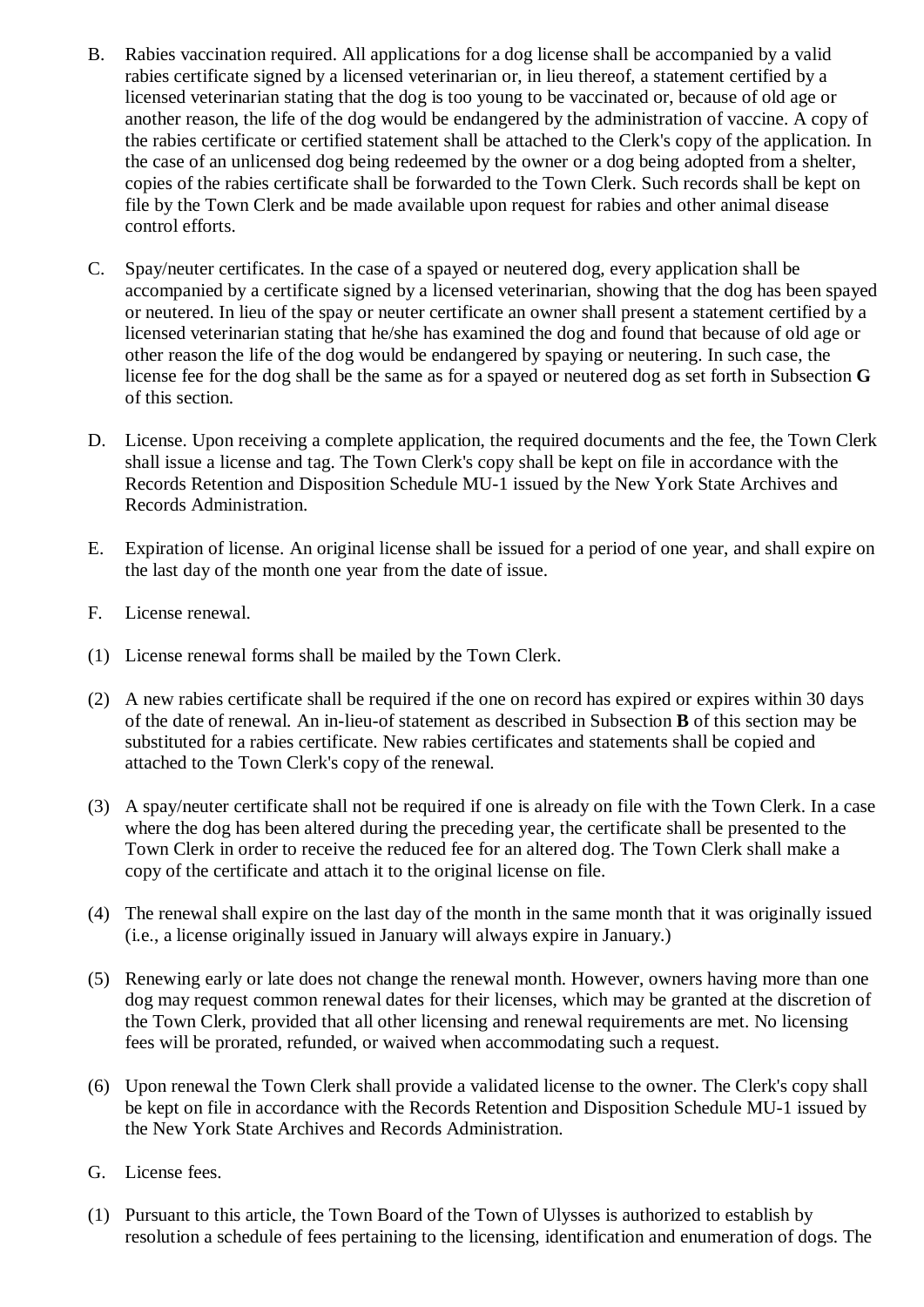Town Board may amend the fee schedule by resolution from time to time as it deems appropriate. The most current fee schedule will be kept on file in the office of the Ulysses Town Clerk for public inspection.

- (2) All applications for original licenses or renewals shall be accompanied by a fee established by resolution of the Ulysses Town Board.
- (3) All revenue derived from such fees shall be the sole property of the Town of Ulysses and shall be used only for controlling dogs and enforcing this article and Article 7 of New York State Agriculture and Markets Law. Said revenue may also be used to subsidize the spaying or neutering of dogs, to subsidize any facility as authorized under Article 7 of New York State Agriculture and Markets Law, and to subsidize public humane education programs related to responsible dog ownership.
- (4) In no event shall any money derived from license fees be used to subsidize the spaying or neutering of cats or animals other than dogs.
- (5) No license fees are refundable or partially refundable in the event that a dog is lost, stolen, sold, given away, surrendered or deceased before the expiration of the license.
- (6) An additional fee may be established by resolution of the Ulysses Town Board should a dog be identified as unlicensed during an enumeration. Such additional fee shall be the property of the Town of Ulysses and shall be used to pay the expenses incurred while conducting the enumeration. In the event the additional fees collected exceed the expenses incurred, such excess fees may be used for enforcing this article and for spaying or neutering dogs and cats.
- (7) In addition to the fees set by the Town Board, an additional New York State spay/neuter surcharge shall be assessed for the purpose of carrying out population control efforts as mandated by Article 7 of New York State Agriculture and Markets Law. Money derived from such additional assessment may be used to subsidize the spaying and neutering of cats as well as dogs pursuant to Article 7 of New York State Agriculture and Markets Law.
- H. Exemptions to license fees. Licenses for any guide dog, hearing dog, service dog, war dog, working search dog, detection dog, police work dog or therapy dog shall be exempt from license fees. Each copy of any license for such dogs shall be conspicuously marked "guide dog," "hearing dog," "service dog," "working search dog," "war dog," "detection dog," "police work dog" or "therapy dog," as may be appropriate, by the Town Clerk. Pursuant to Article 7 of New York State Agriculture and Markets Law, said dogs are not exempt from the mandated population control fee.
- I. Identification of dogs.
- (1) When a dog is originally licensed, a Town of Ulysses identification number will be assigned and an identification tag shall be issued which shall be worn by the dog at all times.
- (2) Existing New York State Agriculture and Markets dog licenses being renewed or transferred in from another municipality shall be assigned a Town of Ulysses identification number and an identification tag shall be issued. The New York State Agriculture and Markets tag or other municipality's tag shall be discarded and the Town of Ulysses tag shall be worn by the dog at all times.
- (3) A dog participating in a dog show is exempted from wearing an identification tag only for the duration of the show.
- (4) No identification tag shall be affixed to the collar of any dog other than the dog to which it was assigned.
- (5) Any guide dog, hearing dog, service dog, war dog, working search dog, detection dog, police work dog or therapy dog shall be issued a Town of Ulysses identification tag and a Tompkins County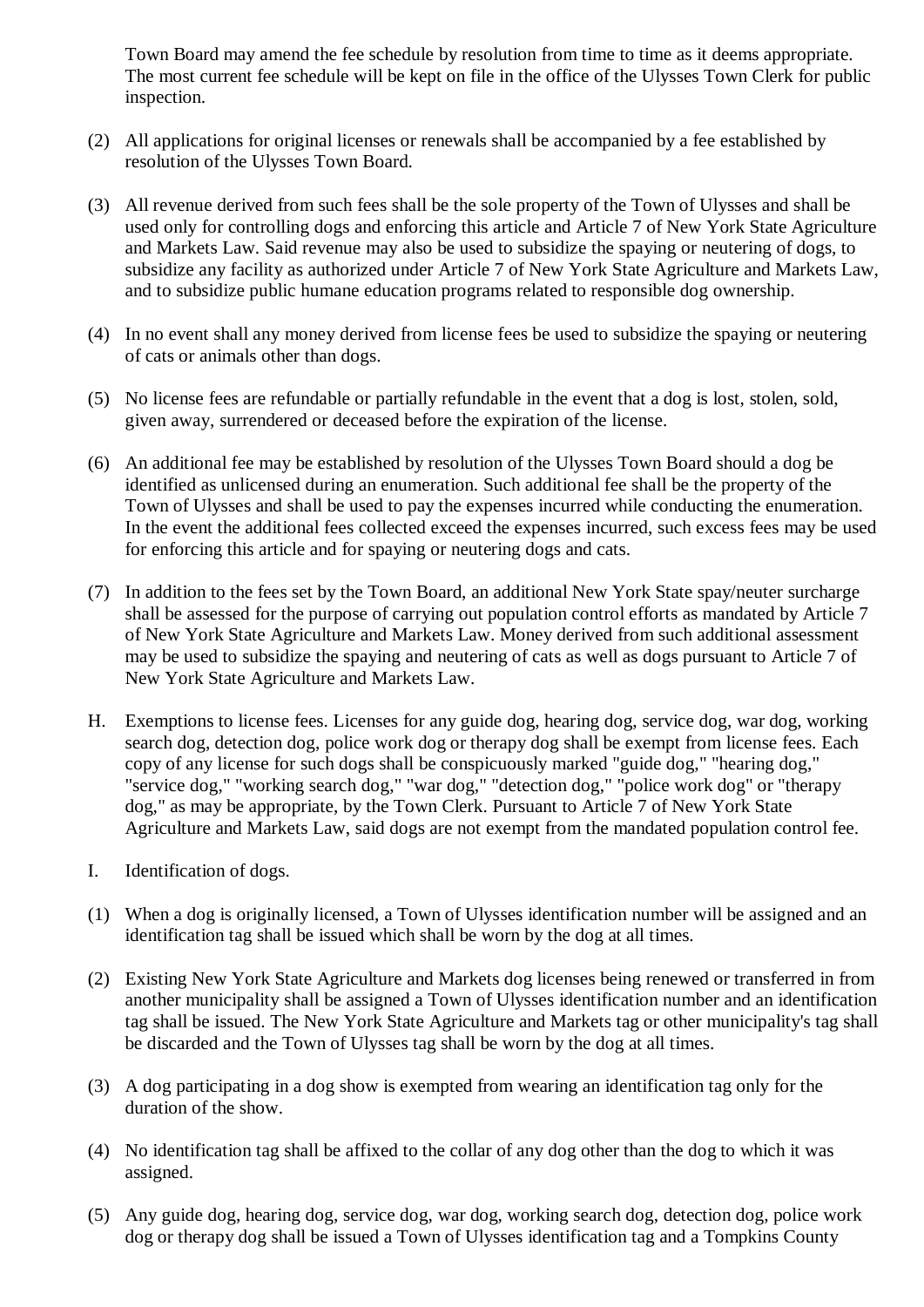working dog tag. Both tags shall be worn by the dog at all times.

- (6) Lost tags shall be replaced at the expense of the owner at a fee set by the Ulysses Town Board.
- J. Change of address. When there is a change of address for the owner of record, the owner shall notify the Town Clerk's office of such change. If the change is still within the Town of Ulysses, the Town Clerk will make the appropriate updates to the dog license record. If the change is located outside the Town of Ulysses, the Town Clerk shall make a note in the record and cancel the license. The Clerk shall forward a copy of the license to the Clerk of the municipality to which the owner has moved, informing said Clerk that the dog now resides in their municipality.
- K. Change of ownership. In the event of a change in the ownership of any dog licensed in the Town of Ulysses, the new owner shall immediately make application for a license for such dog. Additionally, the original owner of record shall notify the Town Clerk's office of the change of ownership. Such original owner of record shall be liable for any violation under this article until such filing is made or until the dog is licensed in the name of the new owner.
- L. Lost, stolen or deceased dog. If any dog which has been licensed in the Town of Ulysses is lost, stolen or deceased, the owner of record shall notify the Town Clerk's office within 30 days the discovery of such loss, theft or death.
- M. Lists of licensed dog owners. No dog licensing records, information, or lists shall be made available to any person or company for commercial purposes.
- N. Purebred licenses.
- (1) Purebred licenses are offered in the Town of Ulysses as an alternative to individual dog licenses for owners actively involved in the breeding and sale of purebred dogs.
- (2) To qualify for a purebred license, a person must own five or more purebred dogs and at least five of those dogs must be unaltered. The purebred dogs must be registered by a recognized registry association as defined in Agriculture and Markets Law § 108.
- (3) At the time of application, the Town Clerk shall assign a purebred license identification number.
- (4) Application for a purebred license shall be on a form provided by the Town Clerk and shall include rabies vaccination certification as specified in Subsection **B** of this section for every dog listed on the license, a copy of which shall be kept on file by the Town Clerk.
- (5) Copies of registry papers for every dog or a comprehensive list of registry numbers and associations shall be required and filed with the Clerk's copy of the license.
- (6) All dogs over four months of age must be listed and included in the purebred license.
- (7) Purebred licenses shall be issued for one year and renewed annually.
- (8) All applications for and renewals of purebred licenses shall be accompanied by a fee as set by resolution of the Town Board. In addition, an assessment of \$3 for each unaltered dog and \$1 for each altered dog shall be added for the purpose of carrying out animal population control efforts as mandated by Article 7 of New York State Agriculture and Markets Law. No fee or portion thereof shall be refundable once the license is issued.
- (9) The Town Clerk may request that the Dog Control Officer verify the number of dogs being claimed on any purebred license.
- (10) No purebred license is transferable. Upon change of ownership of any dog licensed under a purebred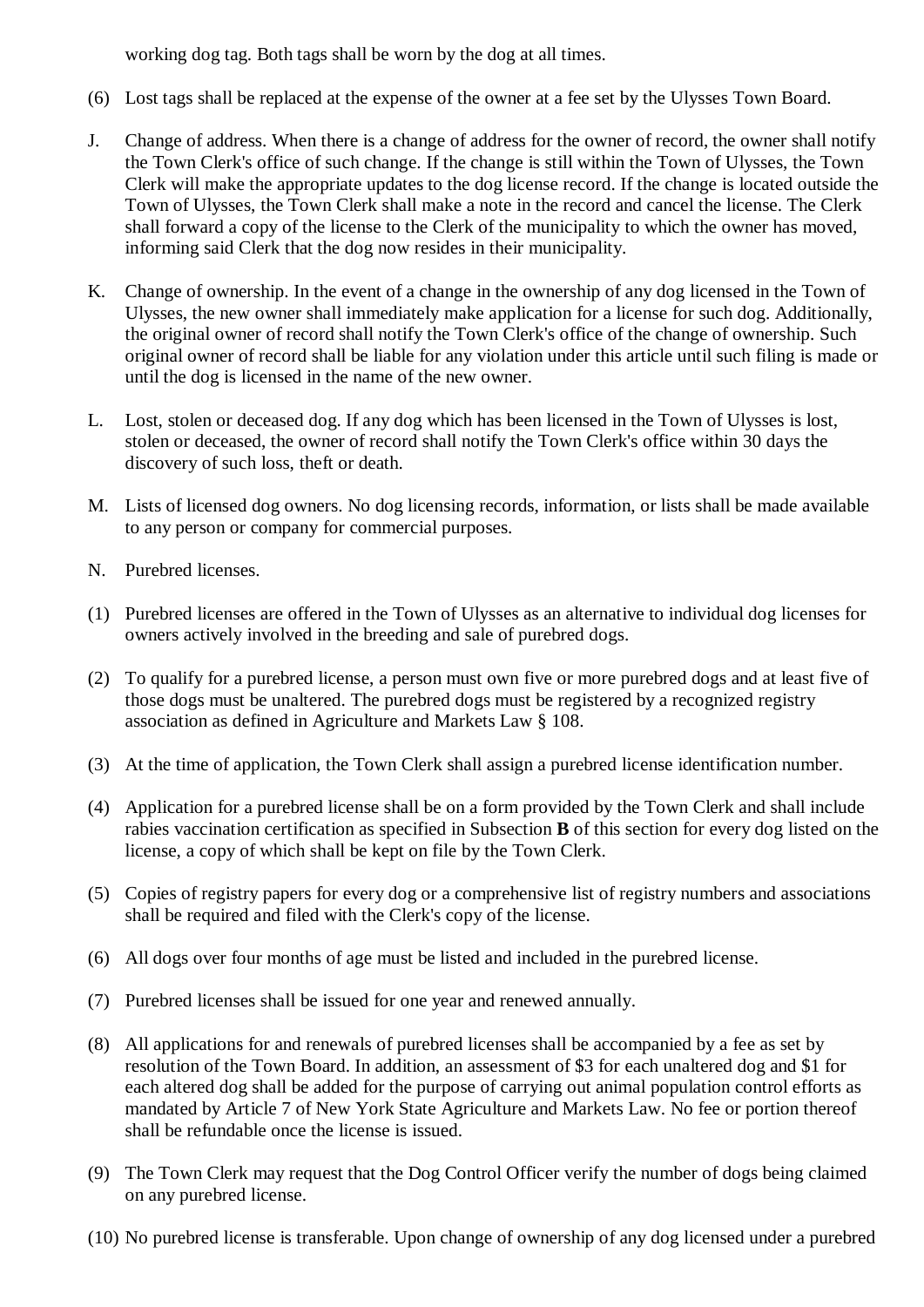license, the new owner shall immediately make application for a license pursuant to Subsection **A** of this section, except when the new owner holds a valid purebred license and adds the dog to such purebred license.

O. Wolf/dog hybrid. A wolf/dog hybrid, or any animal whose overall appearance makes it difficult or impossible to distinguish from a wolf (Canis lupis) or a coyote (Canis latrans) may not be licensed in the Town of Ulysses. New York State Department of Environmental Conservation regulates them under dangerous wildlife license pursuant to Environmental Conservation Law §§ 3-0301, 11-0325, 11-0511 and 6 NYCRR Part 175 and Part 180. A copy of such permit must be filed with the Ulysses Town Clerk in lieu of a dog license.

# **Section 7. Prohibited acts.**

- A. It shall be unlawful for any owner of a dog to permit or allow such dog to:
- (1) Run at large.
- (2) When within the corporate limits of the Village of Trumansburg, be off the owner's property unless restrained and controlled by an adequate collar and a leash.
- (3) When in the area of the Town of Ulysses outside the corporate limits of the Village, be off the owner's property unless restrained by an adequate collar and leash except when it is accompanied by its owner or a responsible person able to control it by command.
- (4) Engage in habitual loud howling, barking, crying or whining or conduct itself in such a manner so as to unreasonably and habitually annoy and/or disturb any person other than the owner of such dog.
- (5) Cause damage or destruction to property or defecate, urinate, dig or otherwise commit a nuisance other than on the property of the owner of such dog.
- (6) Chase, bite, jump upon or at, or otherwise harass any person in such a manner as to reasonably cause intimidation or fear or to put such person in reasonable apprehension of bodily harm or injury.
- (7) Chase, run alongside of, bark at or otherwise harass any motor vehicle, motorcycle, bicycle, carriage or any other vehicle or device used by persons for travel or any riders or occupants thereof while said vehicle or device is on a public highway or private property other than property of the owner of said dog. For purposes of this section, a horse or other animal shall be considered a vehicle or device.
- B. It shall also be unlawful for any dog owner to:
- (1) Fail to license any dog at the age of four months or older, or allow any dog to be unlicensed due to failure to renew a dog license.
- (2) Fail to have any dog identified by a valid and current Town of Ulysses dog license identification tag.
- (3) Knowingly affix to any dog any false or improper identification tag or any identification tag belonging to another dog.
- (4) Fail to confine, restrain or present such dog for any lawful purpose pursuant to this article or Article 7 of New York State Agriculture and Markets Law.
- (5) Furnish any false or misleading information on any license or form required by the Town, the Ulysses Dog Control Officer, or any shelter or pound servicing the Town of Ulysses.
- (6) Fail to notify the Town Clerk of any change of ownership, change of address, death or loss of any dog licensed in the Town of Ulysses.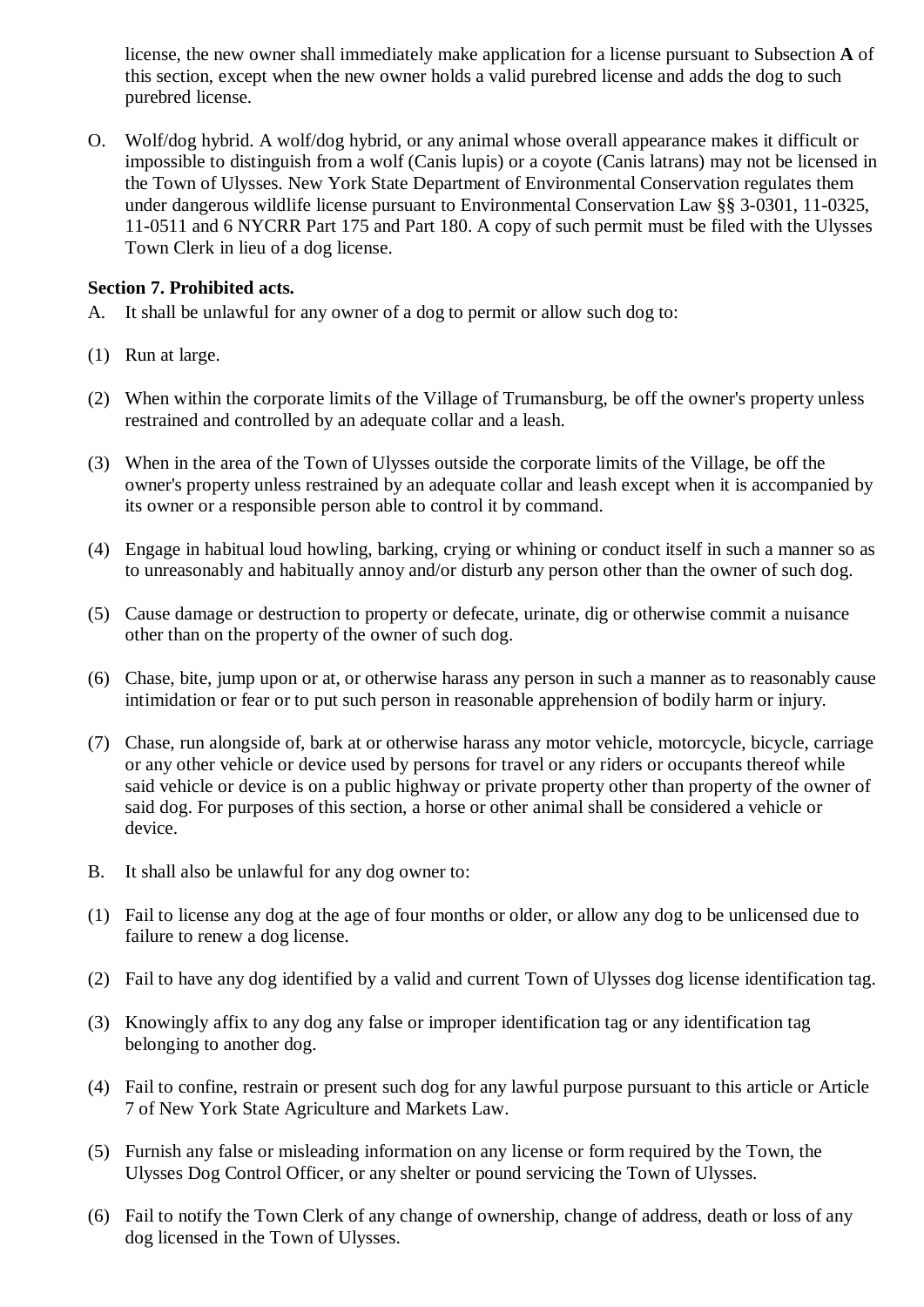- (7) License a wolf/dog hybrid or any animal whose overall appearance makes it difficult or impossible to distinguish it from a wolf (Canis lupis) or a coyote (Canis latrans) as a dog in the Town of Ulysses. See § **66-6O**.
- (8) Fail to obtain a permit from the Department of Environmental Conservation for a wolf/dog hybrid or any animal whose appearance makes it impossible to distinguish it from a wolf (Canis lupus) or a coyote (Canis latrans) and/or fail to file such permit with the Town of Ulysses in lieu of a dog license.
- (9) Violate the provisions of New York State Agriculture and Markets Law § 351, which prohibits animal fighting.
- C. Establishment of the fact or facts that a dog or its owner has committed any of the acts above prohibited by this article shall be presumptive evidence against the owner of such dog that he/she has failed to properly confine, leash or control his/her dog.

# **Section 8. Removal of feces.**

- A. Any owner who allows a dog to defecate on any public or private property, other than the property of the owner, shall immediately clean up the feces, place it in a plastic container or bag, and deposit it in a container used for the disposal of refuse.
- B. In no event shall any feces be deposited in storm drains or any other streams or ponds.

# **Section 9. Conditions for keeping dogs.**

All premises occupied by dogs shall be kept in a clean, sanitary condition. Adequate food, water, shelter and space must be provided for each dog owned. For the purpose of this section, "adequate" shall mean sufficient for age, size and number of dogs on the premises.

# **Section 10. Female dogs.**

All female dogs, while in season (heat), shall be confined to the premises of their owner and my not be left outside unattended. Any owner not adhering to this section shall be subject to having the dog seized by the Dog Control Officer and removed to a shelter or pound for confinement. The owner of any dog seized pursuant to this section shall be subject to an impoundment fee plus the shelter's usual boarding fees for time spent in the shelter. In the event that the dog is released from the shelter before the end of its cycle, the owner must demonstrate to the shelter manager that the dog shall be sufficiently confined.

# **Section 11. Liability of owner.**

- A. If a domestic, farm or companion animal is injured or killed as a result of being attacked, chased or worried by any dog, the owner of said dog shall be liable for damage. The owner of such injured or killed animal may make a complaint to the Dog Control Officer or a police officer who shall proceed pursuant to the dangerous dog section of Article 7 of New York State Agriculture and Markets Law.
- B. In no event shall the Town of Ulysses, the Village of Trumansburg, or the County of Tompkins be held liable for any damage done by any dog.

# **Section 12. Dangerous dogs.**

- A. The determination of a dangerous dog and the prosecution of the owner of such a dog shall be pursuant to Article 7 of New York State Agriculture and Markets Law.
- B. In the event that a dog is determined by the Ulysses Town Court to be a dangerous dog, the Court shall give notice to the Town Clerk of such determination and note will be made in the dog's record. Additionally, the Town Clerk shall notify the Village Clerk, law enforcement and emergency services.

# **Section 13. Enforcement; appearance ticket.**

Any Dog Control Officer or other person or persons, who are or may be lawfully authorized by the Town,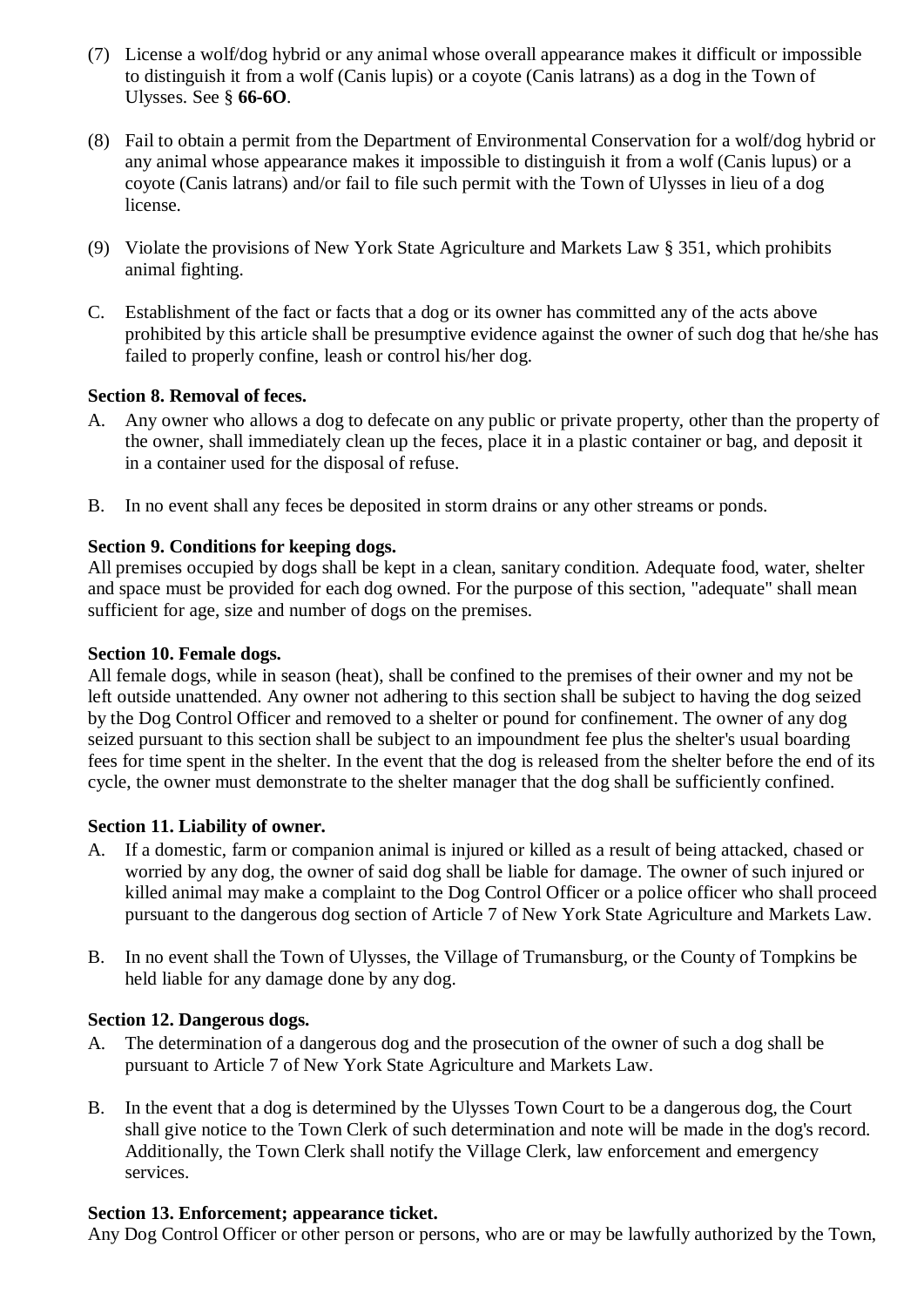shall, and any Village of Trumansburg police officer or any other peace officer may, administer and enforce the provisions of this article, and for such purpose shall have the authority to issue appearance tickets.

# **Section 14. Impoundment of dogs.**

- A. Any dog belonging to a person found in violation of any of the provisions of this article may be seized pursuant to the provisions of New York State Agriculture and Markets Law.
- B. Any dog believed to be dangerous and which poses an immediate threat to the public safety may be seized.
- C. Any dog may be seized which has been judged to be a dangerous dog pursuant to New York State Agriculture and Markets Law and whose owner has failed to obey a court order pertaining to said dangerous dog.
- D. Every dog impounded shall be properly cared for, sheltered, fed and watered.
- E. Seized dogs may be redeemed by producing proof of licensing and identification and by paying an impounded dog license surcharge as set by resolution of the Town Board.
- F. Each dog which is not identified, whether or not licensed, shall be held for a period of five days from the day seized during which period the dog may be redeemed by its owner. Said owner shall provide proof that the dog has been licensed pursuant to this article and pay an impoundment dog license surcharge fee pursuant to Subsection **E** of this section. Seized dogs that are found to be unlicensed shall be reported to the Town Clerk before leaving the shelter and be required to be licensed immediately at the Town Clerk's office.
- G. In the case of an identified dog, the owner of record shall be promptly notified by the Dog Control Officer of the seizure and the procedure for redemption, either personally or by certified, return receipt requested mail. If notification is personally given, the dog shall be held for a period of seven days after the day of notice, during which period the dog may be redeemed by the owner. If such notification is made by mail, the dog shall be held for a period of nine days from the date of mailing, during which period the dog may be redeemed by the owner. Said owner shall provide proof that the dog has been licensed pursuant to this article and pay an impoundment dog license surcharge fee pursuant to Subsection **E** of this section. Any owner who provides an expired license as proof will be reported to the Town Clerk for renewal of the license and pay the impounded dog license surcharge before the dog is released from the shelter.
- H. Any dog unredeemed at the expiration of the appropriate redemption period shall be made available for adoption or euthanized pursuant to the provision of New York State Agriculture and Markets Law.
- I. If the owner of any unredeemed dog is known, such owner shall be required to pay the impoundment dog license surcharge fee required by Subsection **E** of this section.
- J. The seizure of any dog shall not relieve any person from any violation of this article or New York State Agriculture and Markets Law.

# **Section 15. Complaint.**

- A. Any Town-designated Dog Control Officer or agency having reasonable cause to believe that a violation of this article has been committed in his/her presence shall, and any Village police officer or other peace officer may, issue and serve upon such person an appearance ticket for such violation.
- B. Any person who observes a dog in violation of this article may file a complaint, under oath, with a Town-designated Dog Control Officer or agency specifying the nature of the violation, the date thereof, and a description of the dog, the location of the violation and the name and residence, if